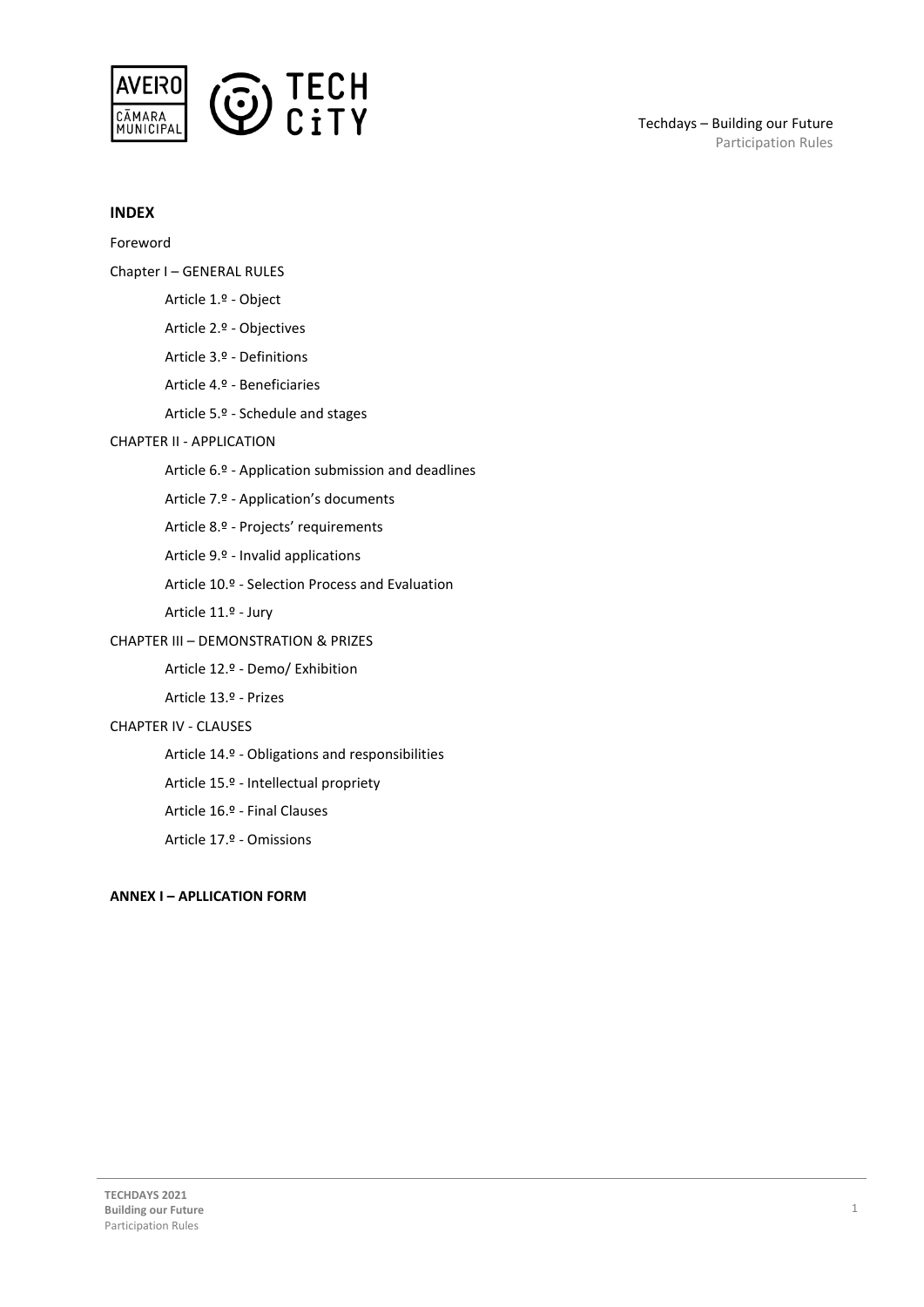

## **Foreword**

The last decade intensified the change in our society, whose economic development paradigms and creation of business were modified by a society more entrepreneurial, with greater access to technological solutions that permits the development innovative and disruptive business models.

Having this in mind, governmental agents must improve and promote public policies to leverage the development of favourable ecosystems to create jobs, new services and goods, capable to increase value to citizens lives.

**"Techdays - Building our Future"** consists of an initiative to attract, trial and implement innovative projects of products and services through *Aveiro Tech City Living Lab*, the only laboratory in Portugal with an operational 5G network in the urban centre of the city, to support and boost innovative projects in the areas of Smart Cities, Internet of Things, Mobility, Environment, Sustainability, Energy, Waste, Tourism, Industry.

**"Techdays - Building our Future"** aims to attract to Aveiro, the most innovative and disruptive projects, developed by companies, R&D centres or higher education institutions, which allow us to have a vision of what the cities of the future will be.

All those who visit us during 11-17 October will have the opportunity to get to know or experience some R&D projects that will help us understand the process and management of smart cities in the near future. At Aveiro Tech City Living Lab, companies or R&D centres will be able to test and present their innovative products, in a real environment, to the general population, with an approach that is both educational and commercial.

## **CHAPTER I**

## **GENERAL RULES**

## **Article 1.º**

## **Object**

This document states the rules in relation to the submission of applications to **"Techdays - Building our Future"** Innovation Contest, promoted by the Municipality of Aveiro, within the initiative of Aveiro Tech CITY.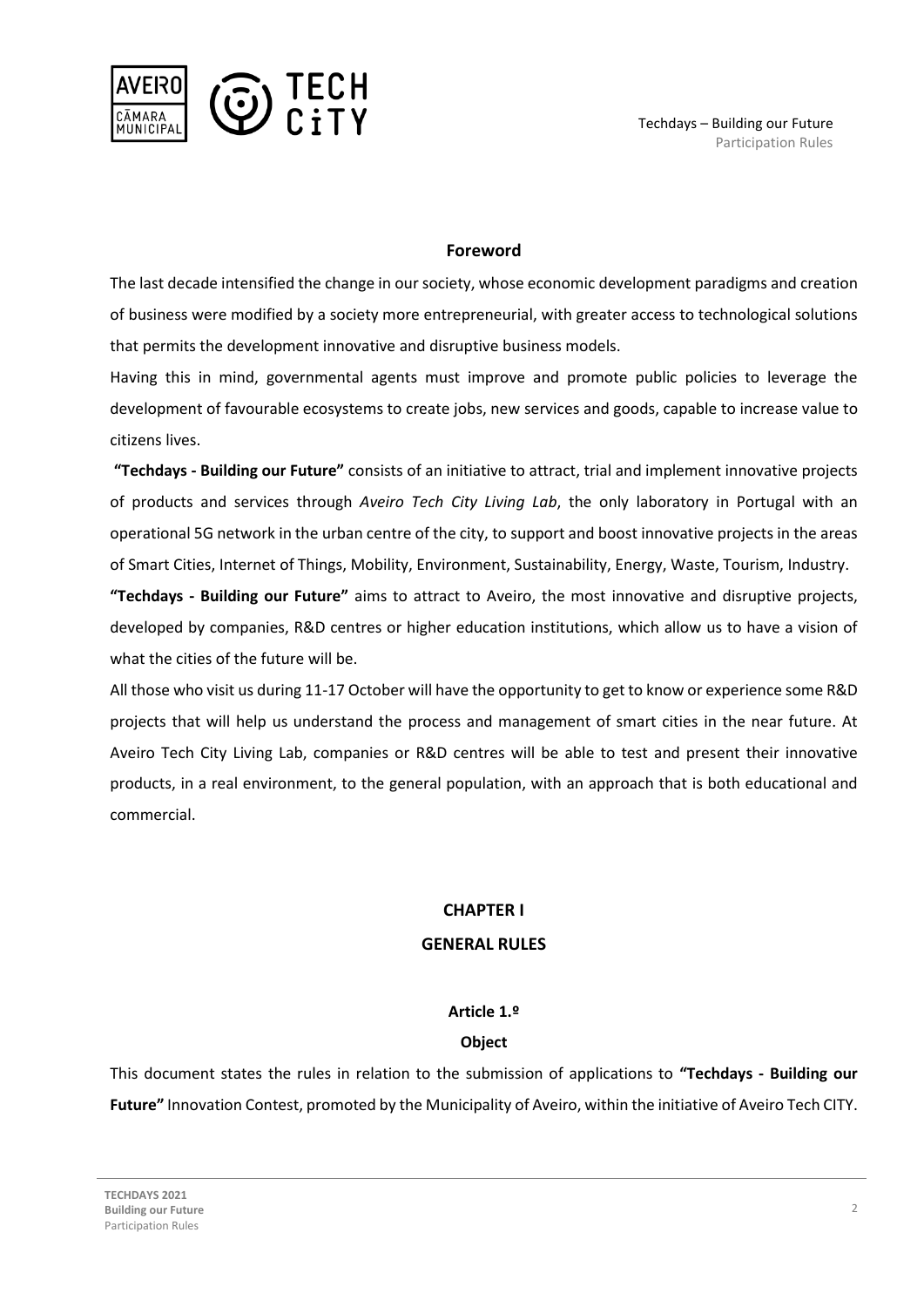

## **Article 2.º**

## **Objectives**

"Techdays - Building our Future" is an initiative that aims to:

- a) Promote Aveiro as a "living lab" and "testbed", capable to attract and retain talent, namely innovative technology-based projects and organisations that can benefit from this ecosystem.
- b) Promote and support the emergence/dissemination of innovative projects in the areas of Smart Cities, Internet of Things, Mobility, Environment, Sustainability, Energy, Waste, Tourism, Industry.
- c) Promote and fixate people and talented professionals in the area ITC in Aveiro Region
- d) Promote the Aveiro Techdays event at national level as the main showcase for urban technological solutions in the urban environment with the involvement of the national business sector and R&D organisations.

## **Article 3.º**

## **Definitions**

For the purpose of the current rules, should be considered the following definitions:

- a) *«Enterprises»* Entities legally constituted engaged in an economic activity, regardless of the legal status, by offering goods or services into the market.
- b) «R&D Institutions» Equivalent organisations foreseen in subparagraph a) of the article 14º of the *Decreto-Lei* n.º 63/2019, from 16th May, which establishes the legal framework of research and development institutions, R&D units, Governmental Labs and Associated Labs;
- *c) «Higher Education Institutions»* Entities that integrate university and polytechnic higher education, as presented in the framework of the *Education System Basic Law*, which includes universities, nonintegrated university schools, institutes, faculties and polytechnic higher education schools.
- a) *«Project»* Group of structured and correlated activities and tasks fulfilling the requirements referred to in Article 8 according to access, eligibility and selection criteria set out below.

## **Article 4.º**

## **Beneficiaries**

- 1. This initiative is addressed to:
	- a) Enterprises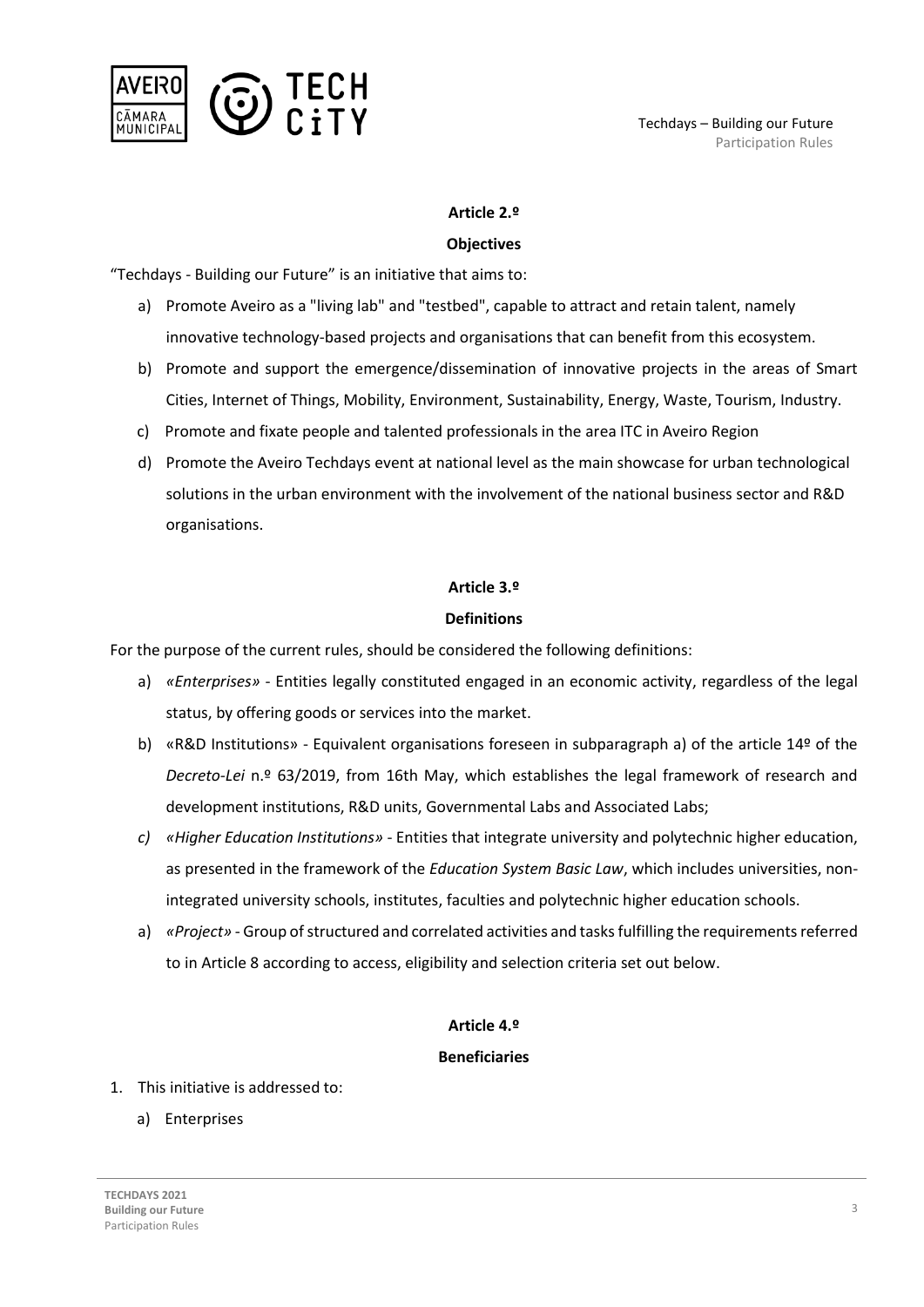

- b) R&D Institutions
- c) Higher Education Institutions
- 1. The organisation will exclude any entity that has not fulfilled tax obligations or social security contributions in Portugal and/or its country of origin.

## **Article 5.º**

#### **Schedule and stages**

"Techdays - Building our Future" will be implemented with the following timeline:

- **5<sup>th</sup> July to 17<sup>th</sup> September 2021**: Application submission period.
- **Until 17th September 2021**: Technical or other clarifications period.
- **Until 24th September 2021:** Announcement of selected projects.
- **11 th to 17th October 2021:** *Demodays* @ Techdays 2021.

## **CHAPTER II**

## **APPLICATION**

## **Article 6.º**

## **Application submission and deadlines**

- 1. Each application must respect the requisites stated in Article  $8<sup>2</sup>$  and must be submitted until 11h59pm by the **17th September of 2021** (GMT time), using the application form available in the website [www.aveirotechcity.pt.](http://www.aveirotechcity.pt/)
- 2. Each organisation can submit up to three applications, however, each entity can only have one winning project.
- 3. During the application submission period, Aveiro Tech City organisation will share a permanent contact for clarifications or technical questions. In parallel, in programme's website, a technical document will be available listing the characteristics infrastructure and public spaces available.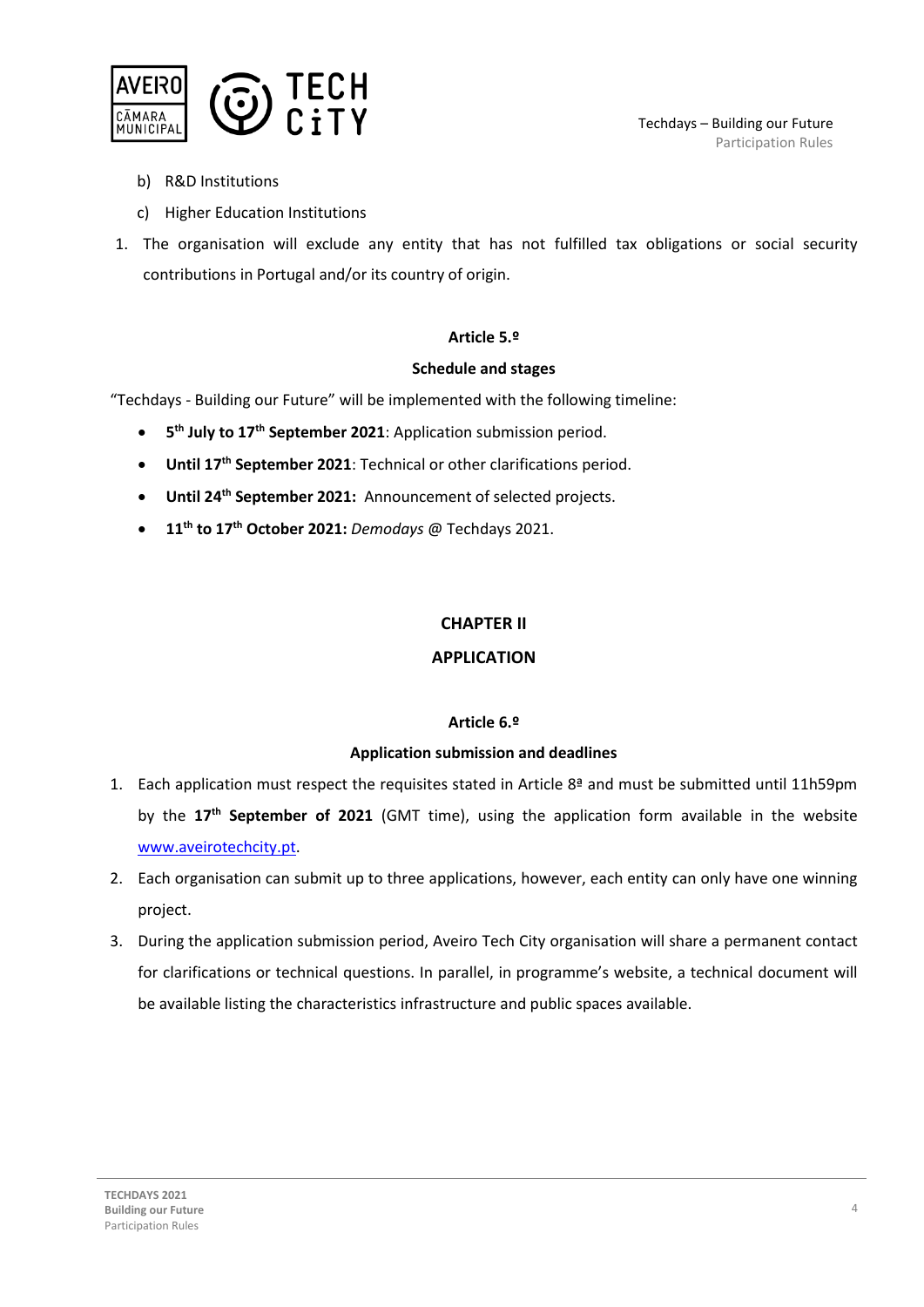

## **Article 7.º**

## **Application's documents**

- 1. The application must include the submission form available in the website and properly completed at [www.aveirotechcity.pt.](http://www.aveirotechcity.pt/)
- 2. Beneficiaries must attach to their submission form, in a field created for the purpose, the following documents:
	- a) Documentation proving the activity of the company, R&D centre or higher education institution;
	- b) Tax clearance Certificate, proving the non-debt to the Tax Authority;
	- c) Certificate proving that the situation is in order with Social Security;
	- d) The documents described above shall be adapted according to the entity country of registration;
- 3. The participants can also voluntarily include, in a field created for the purpose, additional documents such as:
	- a) Projects portfolio;
	- b) Portfolio/ Equipment's Technical description, including leaflets, videos, technical sheets or other documents;
	- c) Installation plan of the proposed equipment in the public space, indicating precisely which are the technical supply (electric power) and connectivity (protocol, expected data volume per day) requirements, if applicable;
	- d) Implementation timeline with lead period, installation and testing time, precisely indicating the periods in which the resources of Aveiro' s Living Lab are required;
	- e) Data structure generated by the proposed solution to be integrated in the urban platform indicating, in a justified way, which personal data will be collected and the anonymisation mechanisms that will be applied.

## **Article 8.º**

## **Projects' requirements**

- The submitted projects must be technological based solutions in the areas of Smart Cities, Internet of Things, Mobility, Environment, Sustainability, Energy, Waste, Tourism, Industry;
- 2. Projects must be innovative, preferably give rise to new solutions, products or services for existing or developing markets, in a disruptive perspective, to enhance the development of new markets or concepts.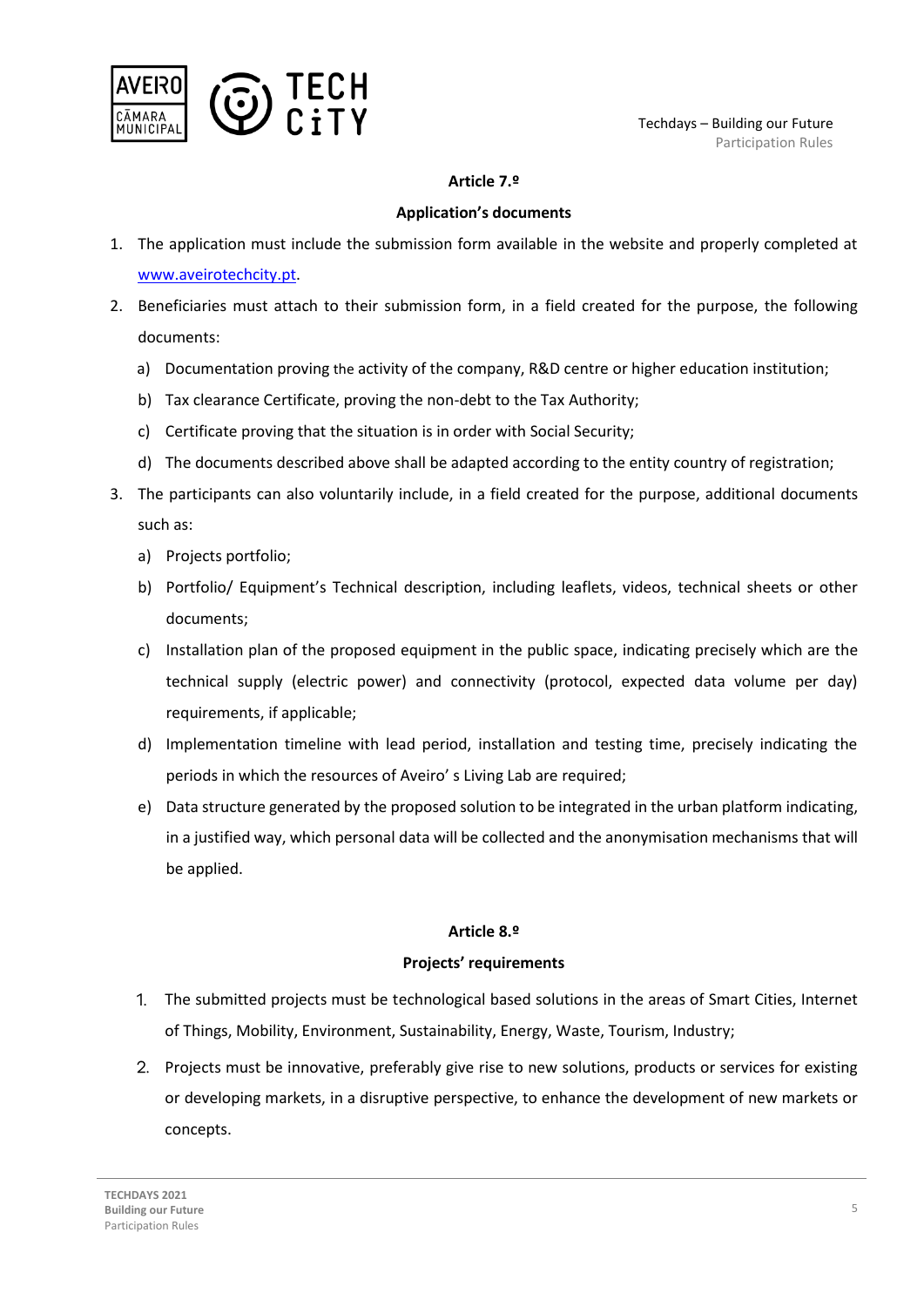

- The projects must be the authorship of the participants, assuming full responsibility in case of possible claims of others regarding exclusive property rights in all legal terms, by their authorship. Candidates are also responsible for the implementation of the project on the local, certifications regarding the applicable European standards, technical support and guarantee, from the perspective of the use by the local community (Citizens and Companies).
- Projects should be well considered in terms of their technical feasibility, presenting a degree of maturity which allow them to be tested, implemented and presented in Aveiro, during Aveiro Tech Week from **11th to 17th October 2021**.
- They also need to present control and technical management tools capable of ensuring the legal principles of data privacy and RGPD, as well as data integration with the urban platform of the City of Aveiro through APIs.

## **Article 9.º**

## **Invalid applications**

- 1. Applications in any of the following situations are considered invalid:
	- a) Submitted after the deadline referred in Article 6;
	- b) Fail to submit all the requested documentation as described in Article 7;
	- c) Do not comply with the requirements set out in Article 8;
	- d) If they are authored and/or promoted by Aveiro Tech City partners and Aveiro Tech Week 2021 sponsors or co-organisers;
	- e) If there is any other irregularity with the application;
	- f) The information provided is false;
- 2. Applications that fall in these previous situations will be automatically eliminated from the competition and competitors will be notified.

## **Article 10.º**

## **Selection Process and Evaluation**

1. Applications will be evaluated by a Jury, in accordance with Article 11, taking into account the following criteria, score and weighting: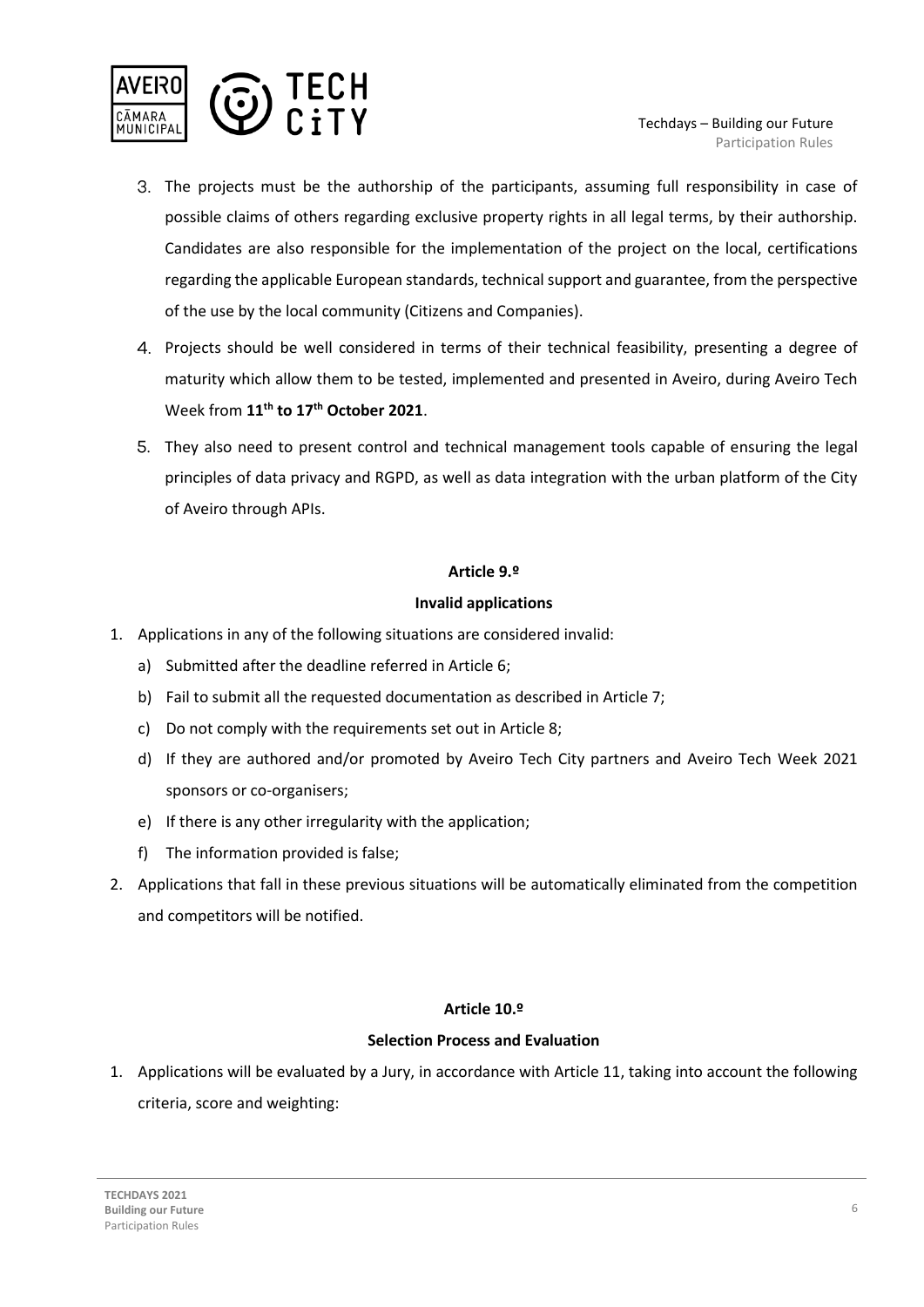

#### Techdays – Building our Future

Participation Rules

| <b>Selection Criteria</b>                             | <b>Score</b> | Weight |     |  |
|-------------------------------------------------------|--------------|--------|-----|--|
| <b>Project</b>                                        |              |        |     |  |
| Maturity                                              | $(1-5)$      | 20%    |     |  |
| Innovation                                            | $(1-5)$      | 25%    | 75% |  |
| Feasibility (to be presented during Techdays 2021)    | $(1-5)$      | 30%    |     |  |
| <b>Entity</b>                                         |              |        |     |  |
| Portfolio                                             | $(1-5)$      | 10%    | 25% |  |
| Methodology / Project Implementation and Organization | $(1-5)$      | 15%    |     |  |
|                                                       |              | 100%   |     |  |

- 2. Prizes will only be awarded to entries with more than 4 points.
- 3. From this selection, a maximum of 5 projects will be selected and awarded in accordance with Article 13.
- 4. Additional weight could be considered regarding the nature of the beneficiaries:
- 5. Podem ser atribuídas as seguintes majorações, tendo em conta a natureza do destinatário:
	- a) Companies with headquarters or branch office in Aveiro increased by 10%

## **Article 11.º**

## **Jury**

- 1. The selection of 5 projects will be made by a Jury composed by seven elements, representative of:
	- a) Municipality of Aveiro, as President of the Jury.
	- b) University of Aveiro.
	- c) Cluster TICE.PT.
	- d) Cluster Habitat Sustentável.
	- e) Altice Labs.
	- f) Instituto de Telecomunicações (Telecommunications Institute).
	- g) Inovaria.
- 2. The Jury evaluates the projects based on the information provided in the application form and documents referred in Article 7, and in accordance with the evaluation criteria set out in Article 10.
- 3. The jury's scores and decisions, transcribed and disclosed by the candidates, are sovereign and without appeal.
- 4. In case of proposals with the same score, the Jury will have the tiebreaker power.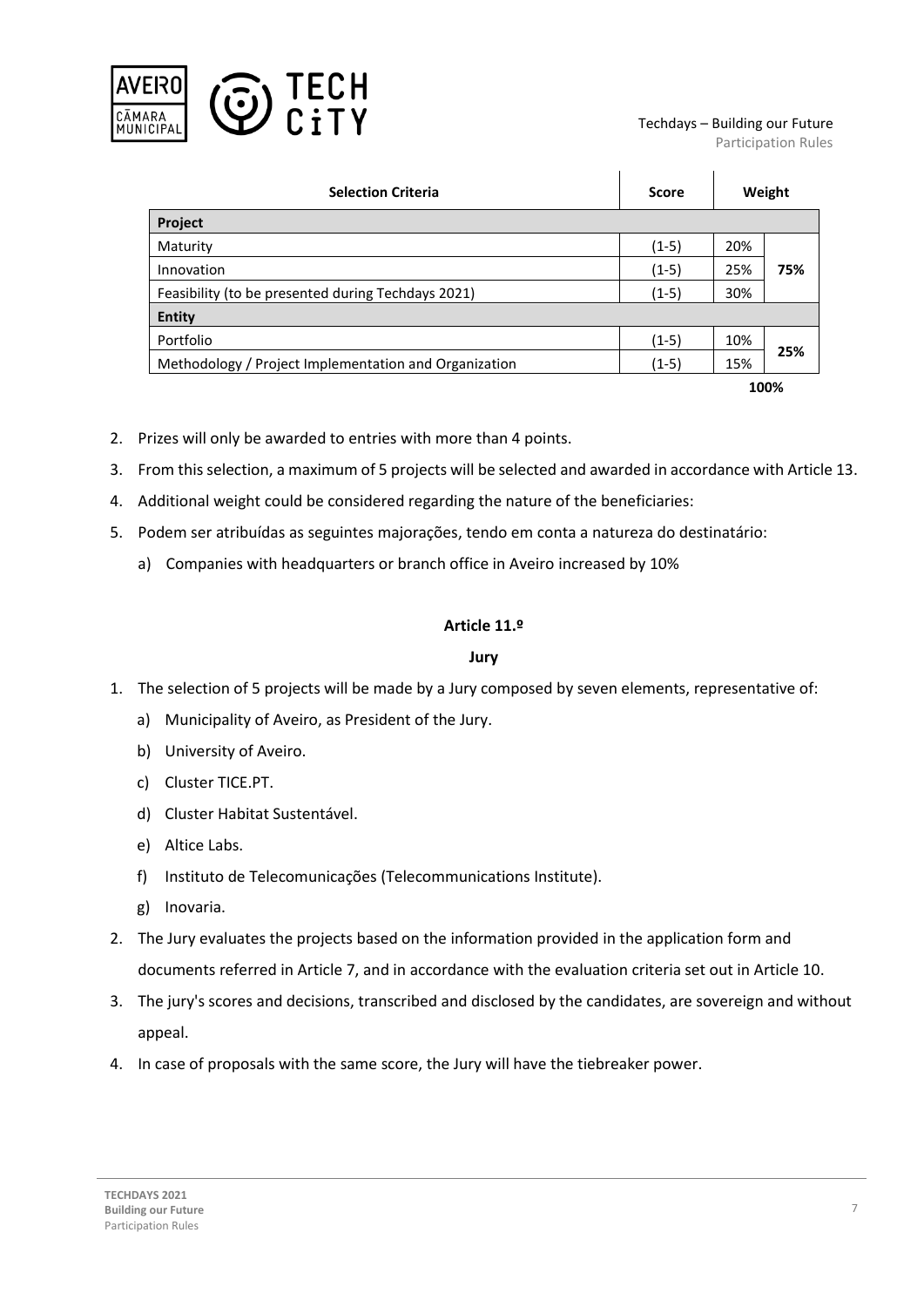

5. After the selection the Jury's deliberation will be available for consultation, through an official written document, adopting the legal assumptions of Article 123, number 1, of the Public Procurement Code.

# **CHAPTER III**

## **PROGRAMME & PRIZES**

## **Article 12.º**

## **Demos/ Exhibition**

- 1. The selected 5 (five) projects must be presented and exhibited to the public, in Aveiro, during the week of **11-17 October 2021**. Candidates must ensure the development and testing of the project before this date, in order to ensure its exhibition.
- 2. The organisation will provide all the technical support and follow-up of this showcase/implementation, in particular for the dissemination and promotion at local and national level of the selected projects.

## **Article 13.º**

## **Prizes**

- 1. The selected 5 (five) projects, will receive a cash prize to support the implementation and installation of the project, according to:
	- a)  $1<sup>st</sup> PRIZE 12.000,00€$  (twelve thousand euros);
	- b) 2<sup>nd</sup> PRIZE 8.000,00€ (eight thousand euros);
	- c)  $3^{rd}$  to  $5^{th}$  PRIZES 5.000,00€/each (five thousand euros).
- 2. Prizes will be paid in two parcels, by bank transfer to an account indicated by the representative of each team, who is responsible to invest the prize in the development and implementation of the project:
	- a. 20% until 30<sup>th</sup> of September;
	- b. 80% until 30<sup>th</sup> of October, after the correct execution and implementation of the project in Aveiro from 11<sup>th</sup> to 17<sup>th</sup> October 2021.
- 3. In case of prize winners do not guarantee the implementation and presentation of the project during the Techdays, the amount referred in paragraph a) of the previous point should be refunded to the organization of this initiative.
- 4. Any fees or taxes applied to the award are supported by the winners.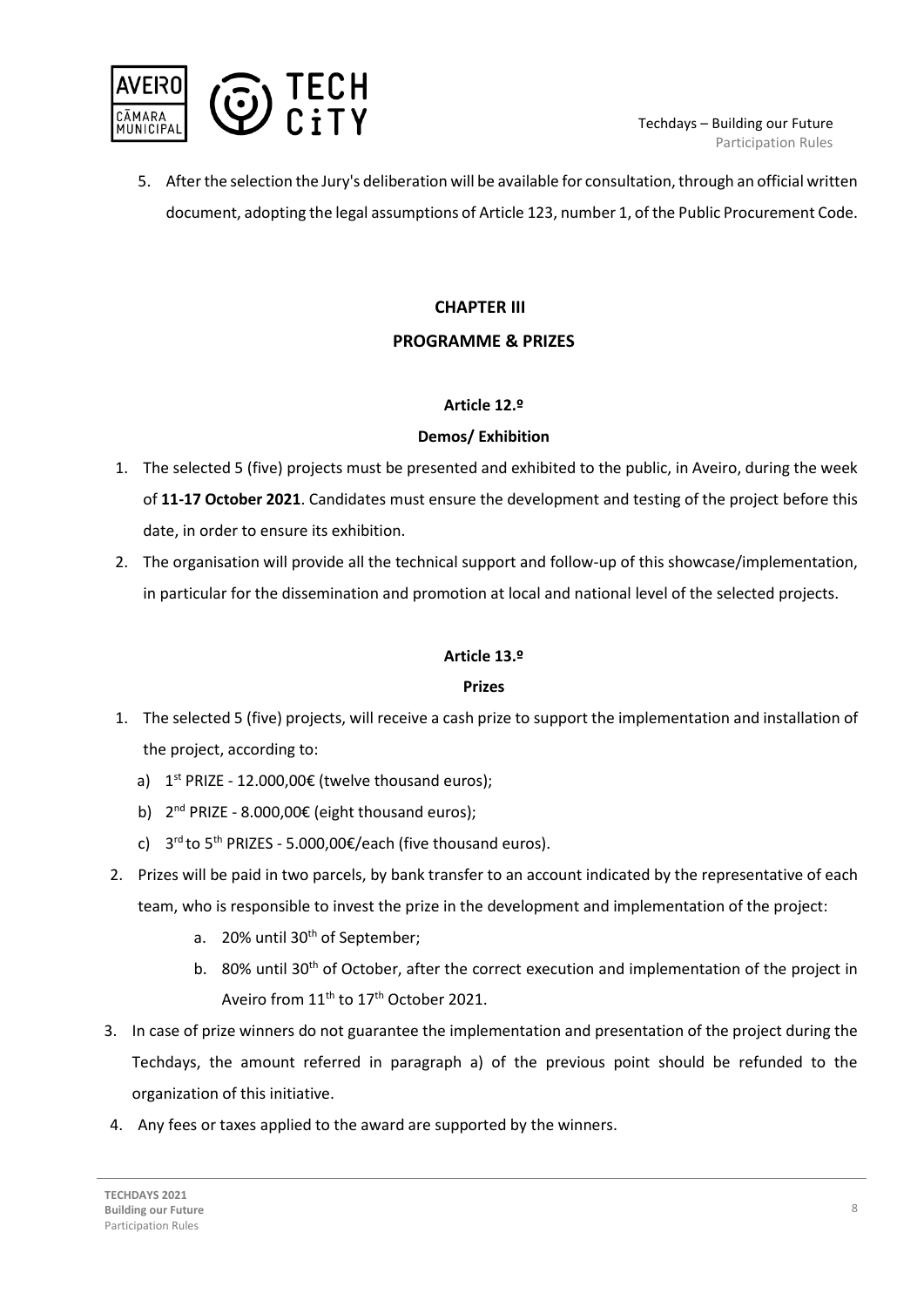

## **CHAPTER V**

## **CLAUSES**

## **Article 14.º**

## **Obligations and responsibilities**

- 1. The promoters of the five (5) selected projects commit to:
	- a) Comply with the directives set in these participation rules and other accompanying documents, as well as provide information about their project, whenever requested;
	- b) Authorise the use of their company logo and brand for promotional and communication purposes of the present initiative;
	- c) Actively participate in the implementation of the project in Aveiro, according to the defined schedule.
- 2. The organisation commits to provide technical support in the clarification of doubts and in the monitoring of project installations.

#### **Article 15.º**

## **Intellectual propriety**

- 1. The intellectual property of the solutions and materials, as well as the knowledge acquired and documentation inherent to them, will be the sole and exclusive property of the participating entities.
- 2. Each entity will be responsible for any third party licenses necessary for the correct functioning of the submitted solution, and assume all responsibility from third party claims regarding copyright as well as industrial property rights.

## **Article 16.º**

## **Final Clauses**

- 1. The organization guarantees the confidentiality of the submitted applications, as well as the anonymity of the beneficiaries that will not be selected.
- 2. Participants automatically agree to the use of images, texts, brands, voices and names for the disclosure and promotion of this initiative, without charge or term of retribution.
- 3. The organization reserves the right to modify these rules, as well as the Jury composition.
- 4. If there is any dropouts, participants must communicate by email [\(aveirotechcity@cm-aveiro.pt\)](mailto:aveirotechcity@cm-aveiro.pt) and the jury may reinstate other projects/participants.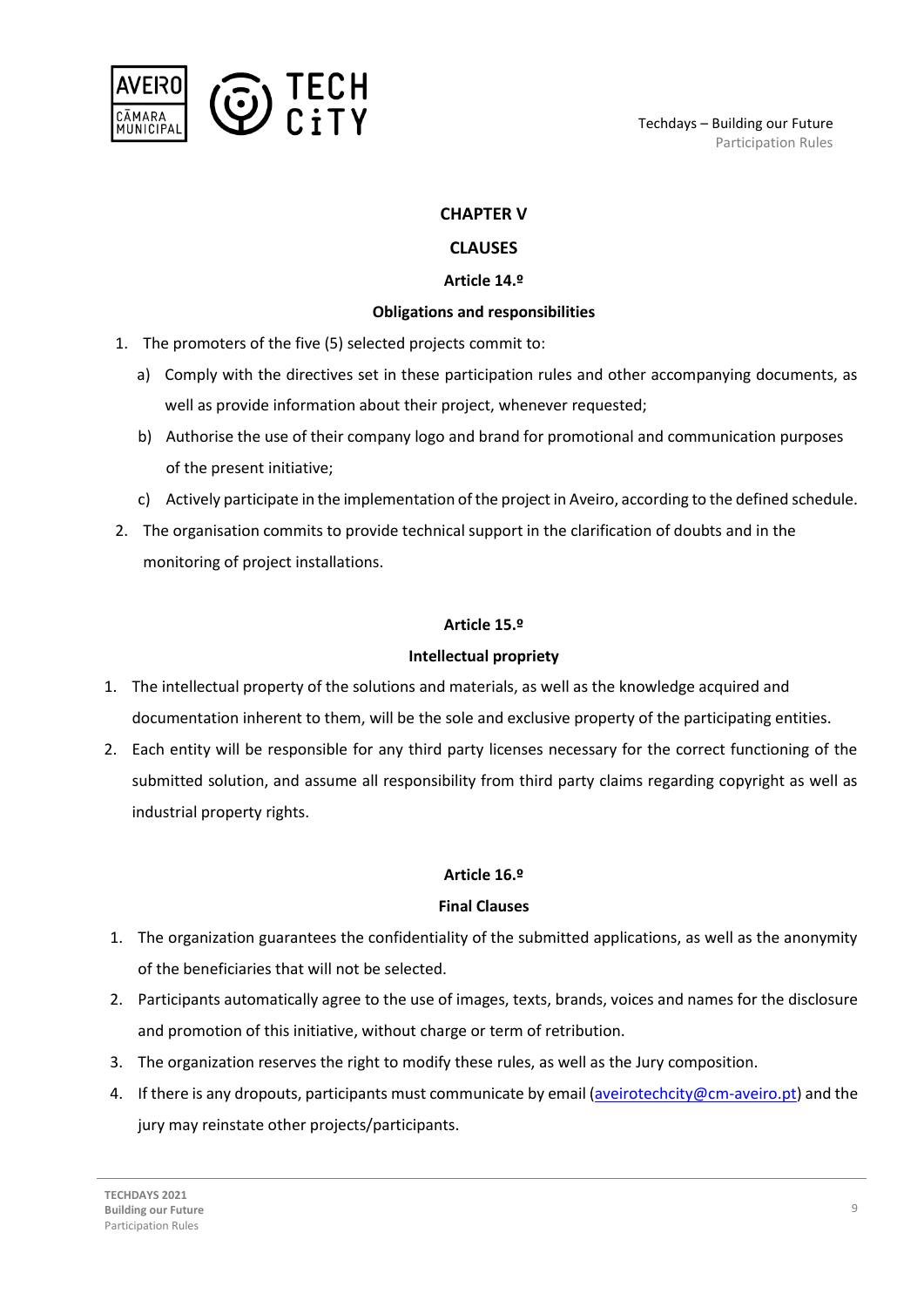

## **Article 17.º**

## **Omissions**

Any situation not foreseen in these rules, as well as any questions or problems that arise during the program, should be communicated to the organization by email (aveirotechcity@cm-aveiro.pt), that will act accordingly.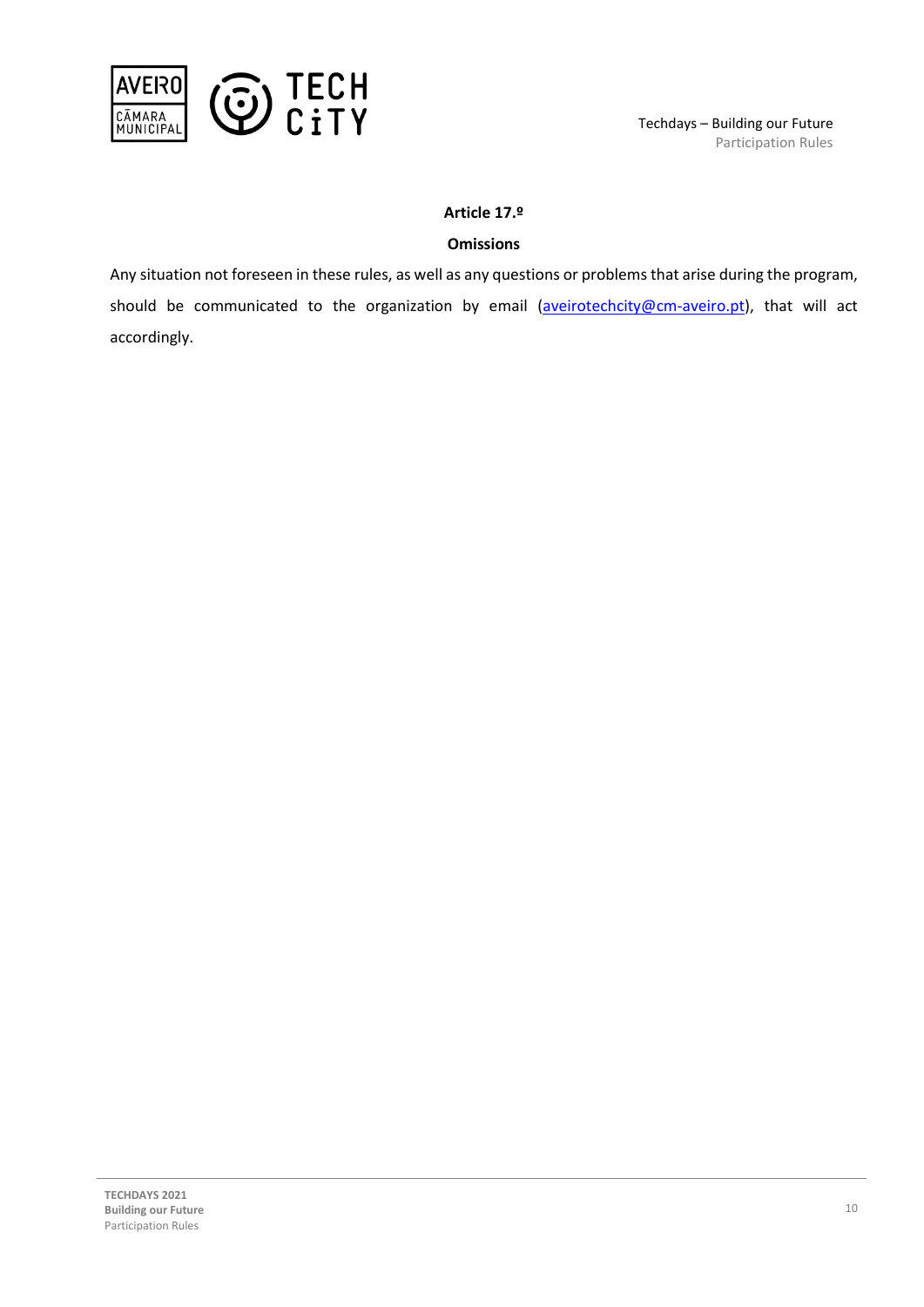

## **ANNEX I – APPLICATION FORM**

## **1. ENTITY/ORGANIZATION**

- Name \*
- Type \* (Enterprise / R&D Institutions/ Higher Education Institutions)
- Website/Linkedin
- Responsible for the team/project (name, email and mobile) \*

## **2. PROJECT**

- Name \*

## **-Short description of the project (maximum 1000 words) \***

*Project description (type of product/service to be developed)*

## **- What problem/need or opportunity are you looking to address or benefit from the project? \***

*Short explanation of potential users or customers, what problem will be answered or what opportunity will be created by the development of the project. If possible, give detailed responses with quantitative or qualitative data.*

#### **- Area of activity? \***

*Select at least 1 and a maximum of 3 options*

Smart Cities Internet of Things Mobility Environment Sustainability Energy

Waste

Tourism

Industry

Other: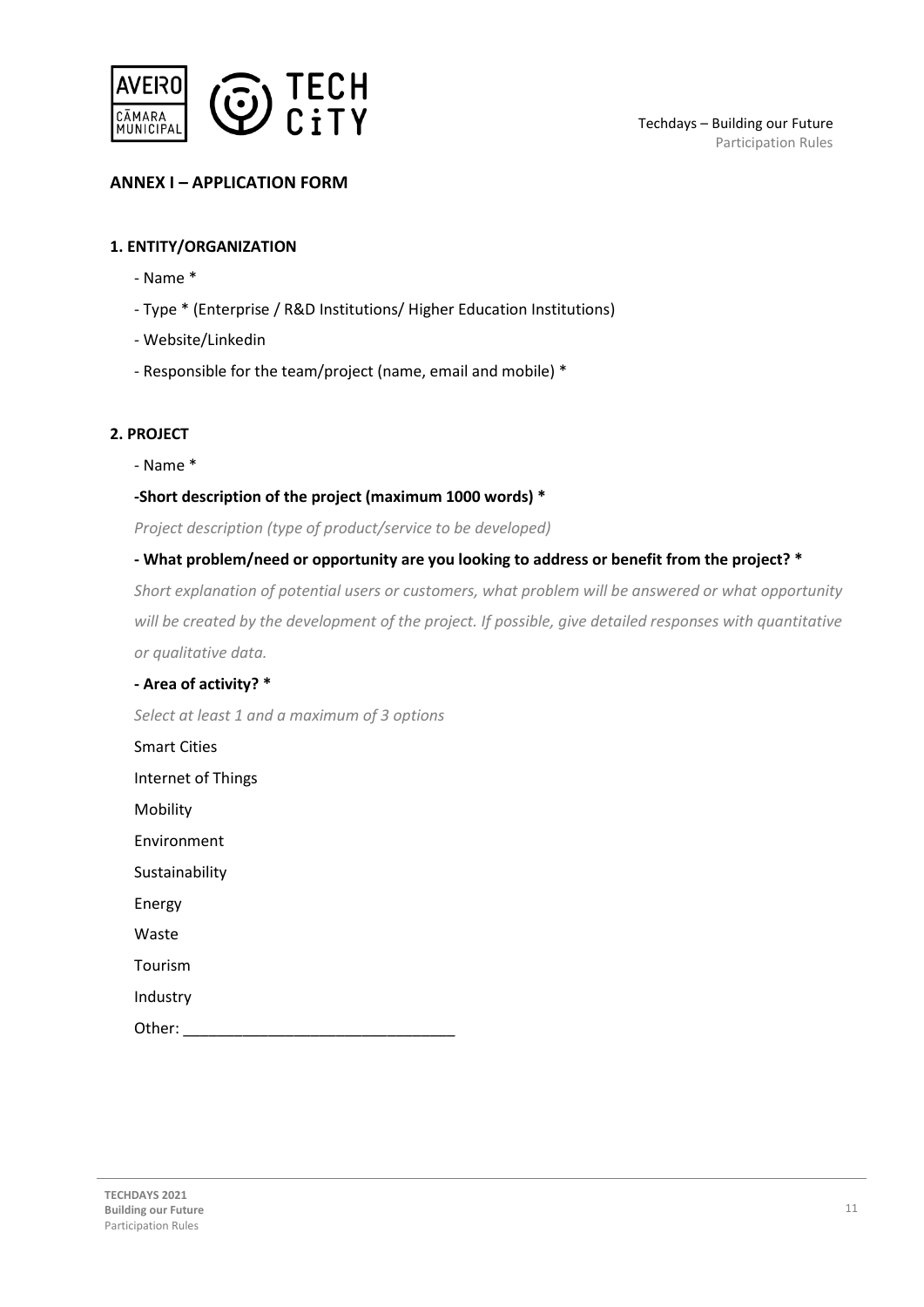

## EVALUATION CRITERIA: Project Maturity

#### **- What technology underpins the product or service? \***

*Clear and objective description of the current stage and the next critical steps in solution development. Participants should be aware of what type of information is transmitted in order to avoid disclosure of confidential information. In other words, we suggest not the explanation on how technology works, but rather what it does and how it meets customer needs*

## **- What is the project's development stage? \*** *Select an option:*

Idea *Minimum Viable Product* Final Product

## **- What is the global cost to present and test the prototype of your project/product in Aveiro, between 11 and 17 October? \***

*Indicate the costs for the operationalisation of the prototype in Aveiro (Costs with transportation, assembling, accommodation and meals, costs with the development of the specific prototype for the case study (if applicable), costs with taxes and other expenses. Please indicate the total amount below and present the Investment Table in ANNEX)*

## EVALUATION CRITERIA: Innovation of the Project

#### **- What makes the solution innovative and how? \***

*Clearly provide a description, in 2 or 3 sentences, of the benefits to customers and how it overcomes existing problems. We advise the answer to be as quantitative as possible, such as avoiding expressions such as "is better or faster than…", by choosing arguments such as "allows a improvement by XX%".*

## **- What impact does the project have on "city management"?**